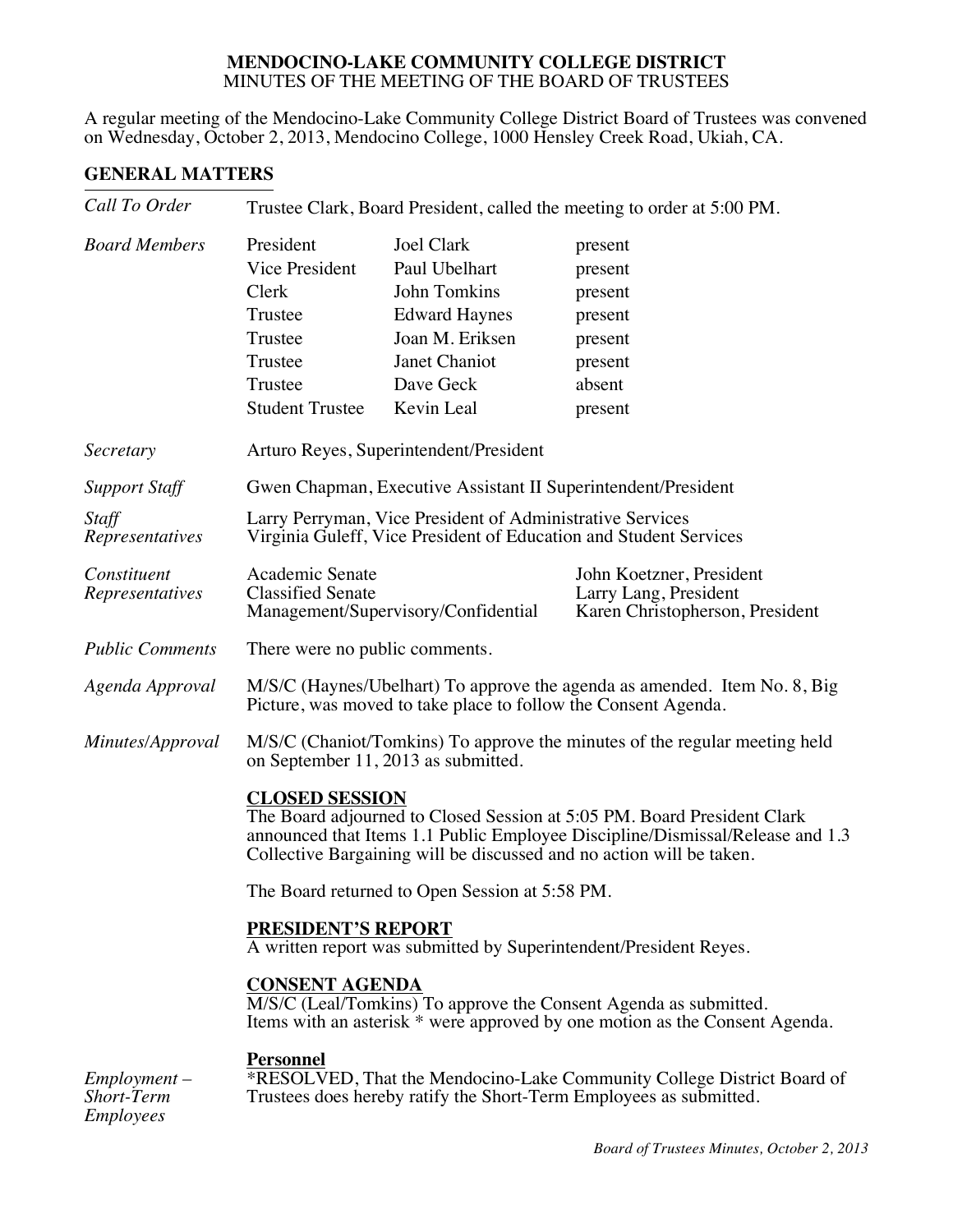| $Employment -$<br>Part-Time Faculty                                          | *RESOLVED, That the Mendocino-Lake Community College District Board of<br>Trustees does hereby ratify the Part-Time Faculty for Fall Semester 2013 as<br>submitted.                                                                                                                                                                                  |
|------------------------------------------------------------------------------|------------------------------------------------------------------------------------------------------------------------------------------------------------------------------------------------------------------------------------------------------------------------------------------------------------------------------------------------------|
| <i>Volunteers</i>                                                            | *RESOLVED, That the Mendocino-Lake Community College District Board of<br>Trustees does hereby approve the list of volunteers as presented at the meeting.                                                                                                                                                                                           |
| Contract<br>$A$ mendment $-$<br>Faculty                                      | *RESOLVED, That the Mendocino-Lake Community College District Board of<br>Trustees does hereby approve an amended 2013-14 contract for Guillermo<br>Garcia to 193 days.                                                                                                                                                                              |
| Reclassification                                                             | *RESOLVED, That the Mendocino-Lake Community College District Board of<br>Trustees does hereby approve a reclassification for the Foundation funded<br>Support Specialist position to Range 28 effective October 1, 2013.                                                                                                                            |
| Resignation                                                                  | *RESOLVED, That the Mendocino-Lake Community College District Board of<br>Trustees does hereby ratify the resignation of Patricia Thygesen.                                                                                                                                                                                                          |
| District and MPFA<br>Collective<br><b>Bargaining</b><br>Reopeners<br>2013-14 | *RESOLVED, That the Mendocino-Lake Community College District Board of<br>Trustees does hereby present the initial 2013-14 collective bargaining proposals<br>from MPFA; directs the Superintendent/President to receive related public<br>comments for the next ten days; and directs its representatives to begin<br>negotiations after that time. |
| Fiscal Report as of<br>August 31, 2013                                       | <b>Other Items</b><br>*RESOLVED, That the Mendocino-Lake Community College District Board of<br>Trustees does hereby accept the fiscal report as submitted.                                                                                                                                                                                          |
| Allied Health -<br>Change Order<br>No.3                                      | *RESOLVED, That the Mendocino-Lake Community College District Board of<br>Trustees does hereby ratify Change Order No. 3 for the Allied Health in the<br>amount of \$80,877.                                                                                                                                                                         |
| <b>Willits Center-</b>                                                       |                                                                                                                                                                                                                                                                                                                                                      |
| <b>Accept Project</b>                                                        | *RESOLVED, That the Mendocino-Lake Community College District Board of<br>Trustees does hereby accept the Willits North County Center project from<br>Midstate Construction, Inc.                                                                                                                                                                    |
| Lowery Student-<br><b>Accept Project</b>                                     | *RESOLVED, That the Mendocino-Lake Community College District Board of<br>Trustees does hereby accept the Lowery Student Center project from Midstate<br>Construction, Inc.                                                                                                                                                                          |
| College Catalog                                                              | *RESOLVED, That the Mendocino-Lake Community College District Board of<br>Trustees does hereby adopt the 2013-14 Mendocino College Catalog.                                                                                                                                                                                                          |
| Academic<br>Calendars for<br>$2014 - 15$ and<br>2015-16                      | *RESOLVED, That the Mendocino-Lake Community College District Board of<br>Trustees does hereby adopt the 2014-15 and 2015-16 Academic Calendars as<br>submitted.                                                                                                                                                                                     |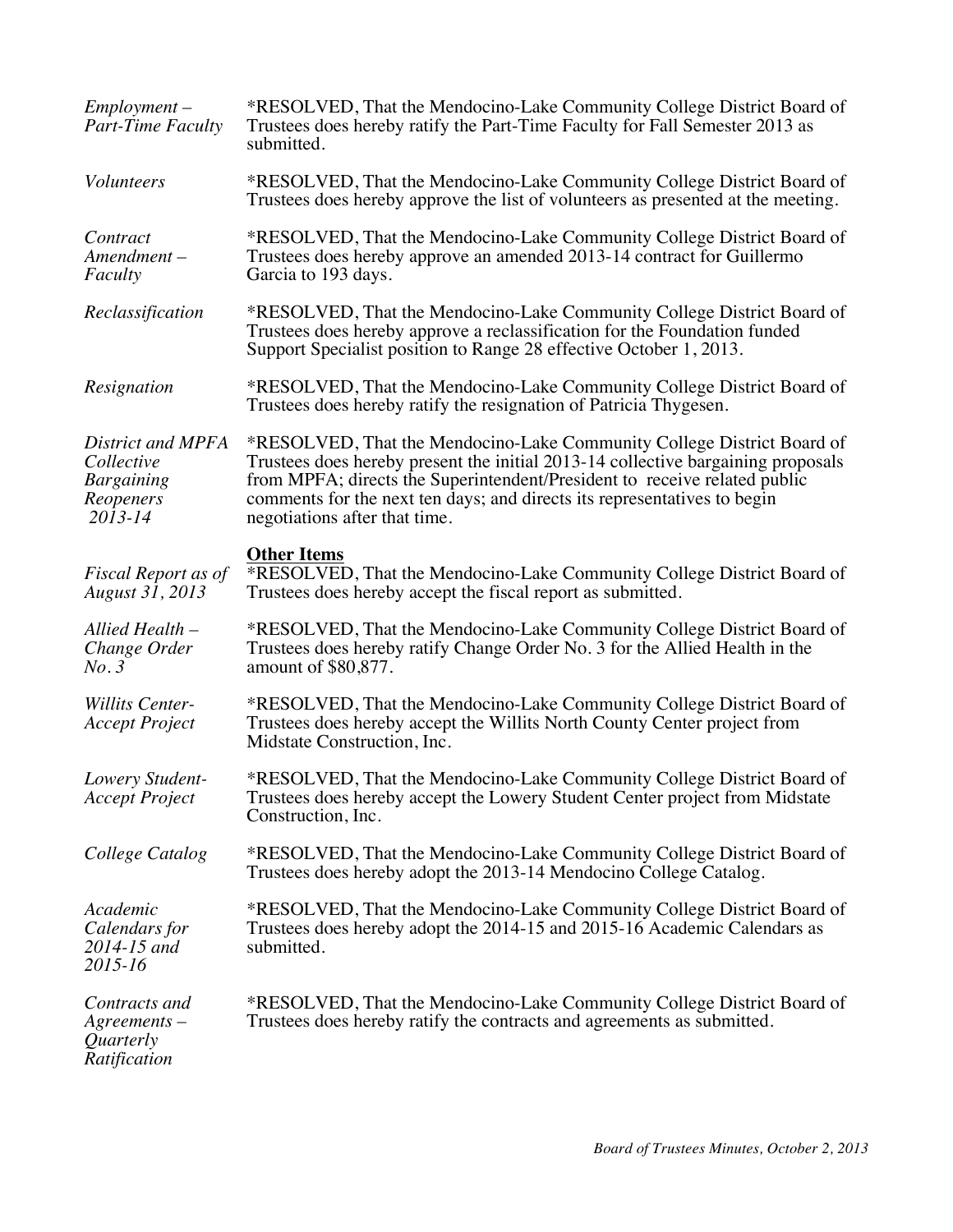## **BIG PICTURE**

| Enrollment |  |
|------------|--|
| Management |  |

Superintendent/President Reyes reported that Summer Session 2013 enrollment was impressive, exceeding our prior summer sessions, however Fall Semester enrollment was not at the level expected. The Enrollment Management Committee and Planning and Budgeting Committee (PBC) have had discussions to determine what factors may have contributed to this and will continue to discuss strategies to move forward.

Vice Presidents Perryman and Guleff presented an overview of enrollment as it relates to budget and class scheduling.

Vice President Perryman reviewed enrollment figures comparing enrollment numbers from 2012-13 to 2013-14. He pointed out that 2012 was a transition period for the College with an Interim Superintendent/President and a decreased number of staff. An effort was made to increase the enrollment to 3097 FTES which was our base and the final enrollment total was 3045. The College has three years to recover the FTES and build the base up to 3097. This fiscal year, the College will be funded for 3045 FTES even if enrollment drops below that as it is a "hold harmless" year. In 2014-15 the college will receive apportionment funding based on the actual enrollment.

Vice President Guleff discussed the lower fall enrollments and shared the hypothesis that the higher summer 2013 enrollments could have encroached on fall 2013 numbers. The enrollment management goal is to adjust the schedule to support stabilizing the FTES. In developing the schedule for spring semester, many factors have been taken into consideration such as the new laws on repeatability, the Chancellor's Office guidelines, FTES goals at the Centers, prerequisite implementation due to c-id requirements, and the impact on students.

Following thorough discussions at Enrollment Management Committee and PBC it has been determined that the Spring 2014 schedule will be built to attain 1275 FTES for Spring.

Superintendent/President Reyes offered that the discussions in both Enrollment Management and PBC show thoughtful discussions for planning and review of data and sound policy for the future.

## **ACTION ITEMS**

| <b>Resolution</b><br>$10-13-01-$<br><i>Volunteers</i>             | M/S/C (Haynes/Tomkins) RESOLVED, That the Mendocino-Lake Community<br>College District Board of Trustees does hereby adopt Resolution 10-13-01<br>designating persons performing volunteer services without pay as employees for<br>the limited purpose of qualifying for workers' compensation insurance coverage.                                            |  |
|-------------------------------------------------------------------|----------------------------------------------------------------------------------------------------------------------------------------------------------------------------------------------------------------------------------------------------------------------------------------------------------------------------------------------------------------|--|
|                                                                   | Roll Call: Trustees Tomkins, Clark, Chaniot, Eriksen, Ubelhart, Haynes, and<br>Student Trustee Leal - yes                                                                                                                                                                                                                                                      |  |
| <b>Board Goals and</b><br><i><b>Objectives</b></i><br>$2013 - 14$ | Trustees discussed the Board goals and outcomes/objectives including the<br>opportunities available to the College by becoming a Hispanic Serving Institute<br>(HSI). Opportunities available for institutions recognized as HSI serve all<br>students and enhance what goes on at the college. Wording changes were offered<br>for items $4$ (b) and $4$ (d). |  |